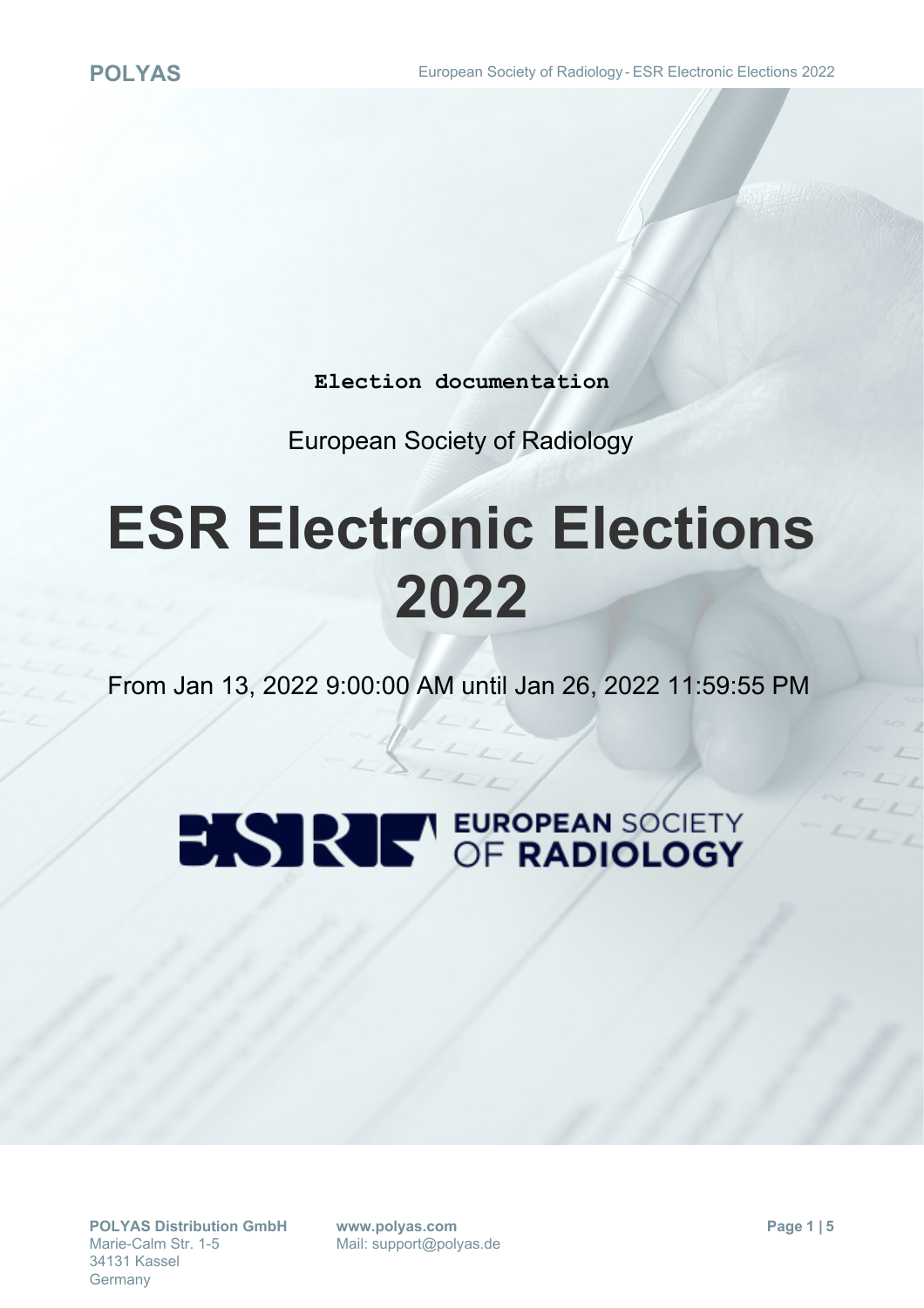#### **Overview**

Your online election "ESR Electronic Elections 2022" was successfully completed. On the following pages, you will find the election results and information about the voter turnout.

**ELIGIBLE VOTERS CAST VOTES VOTER TURNOUT**

**32,889 4,656 14.15%**

**Page 2 | 5**

**POLYAS Distribution Gm** Marie-Calm Str. 1-5 34131 Kassel **Germany**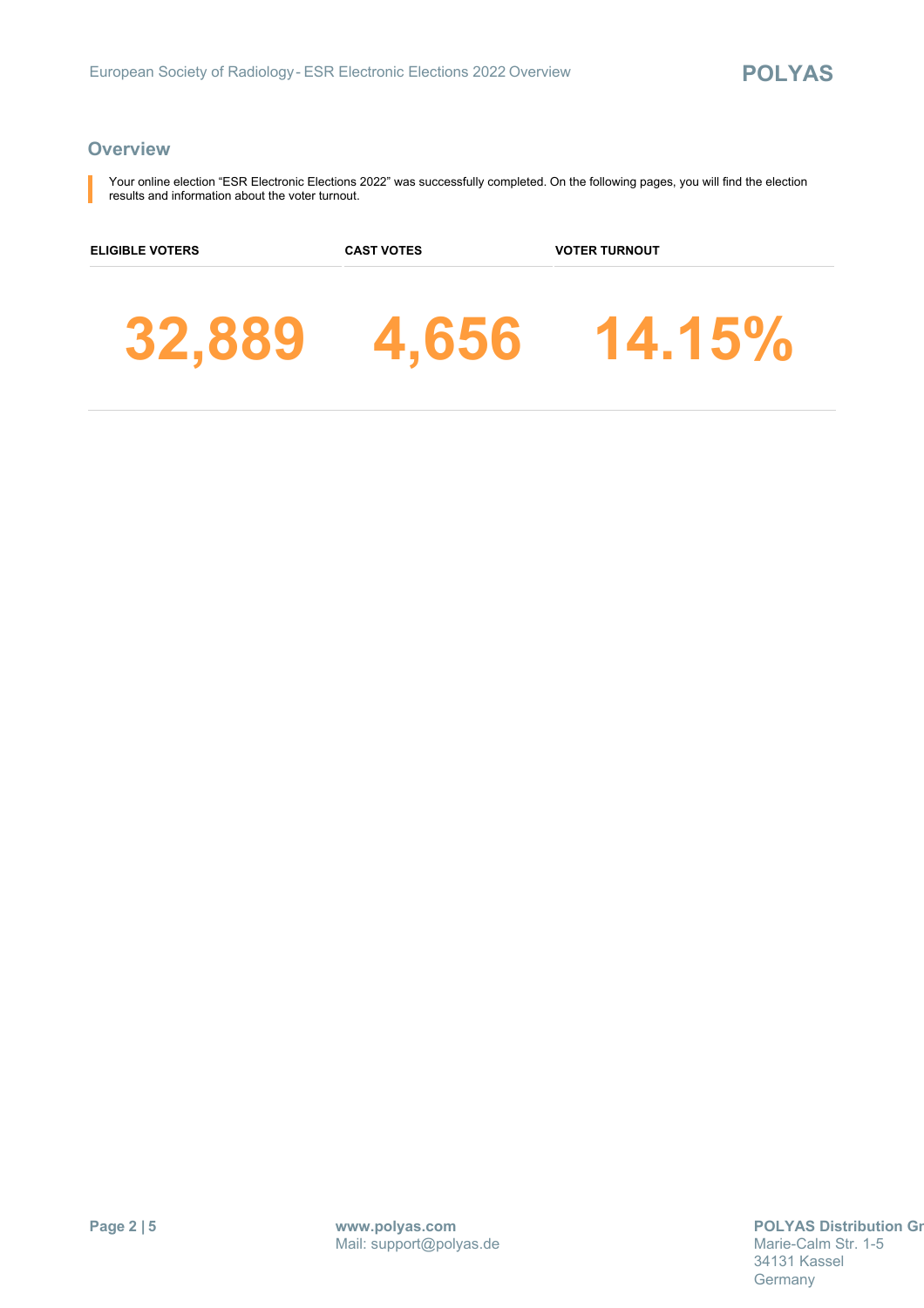#### **Election result**

#### **ESR 2nd Vice-President**

#### **Counting of ballots**

| Number of eligible voters                           | 32889 |
|-----------------------------------------------------|-------|
| Number of submitted ballots                         | 4656  |
| Number of valid ballots                             | 4415  |
| Number of invalid ballots                           | 2.41  |
| of which were cast empty                            | 91    |
| of which invalid due to violation of election rules | 0     |
| of which marked as invalid                          | 150   |

For more detailed information on the candidates, please have a look at the ESR Website <https://www.myesr.org/about/membership>

#### **Rules**

Maximum number of votes per ballot paper: 1 Minimal number of votes per ballot paper: 1 Maximum number of votes per selection: 1 Minimal number of votes per selection: 0 Maximum number of votes for lists: 0 Minimum number of votes for lists: 0 Option "Vote invalid" enabled Option "Vote abstention" was not allowed Empty ballot papers were counted as invalid. Type: free list election Casting too many votes was allowed. Casting too few votes was allowed.

|             |                   |                        | <b>Votes</b> |
|-------------|-------------------|------------------------|--------------|
| <b>Name</b> |                   | <b>City, Country</b>   |              |
|             | Andrea Rockall    | London, United Kingdom | 2585         |
|             | Nikoleta Traykova | Plovdiv, Bulgaria      | 1830         |

### **ESR National Societies Committee Chair**

#### **Counting of ballots**

| Number of eligible voters                           | 32889    |
|-----------------------------------------------------|----------|
| Number of submitted ballots                         | 4656     |
| Number of valid ballots                             | 4416     |
| Number of invalid ballots                           | 2.40     |
| of which were cast empty                            | 70       |
| of which invalid due to violation of election rules | $\left($ |
| of which marked as invalid                          | 170      |

For more detailed information on the candidates, please have a look at the ESR Website <https://www.myesr.org/about/membership>

#### **Rules**

Maximum number of votes per ballot paper: 1 Minimal number of votes per ballot paper: 1 Maximum number of votes per selection: 1 Minimal number of votes per selection: 0 Maximum number of votes for lists: 0 Minimum number of votes for lists: 0 Option "Vote invalid" enabled Option "Vote abstention" was not allowed Empty ballot papers were counted as invalid. Type: free list election Casting too many votes was allowed. Casting too few votes was allowed.

|                    |                      | <b>Votes</b> |
|--------------------|----------------------|--------------|
| <b>Name</b>        | <b>City, Country</b> |              |
| Christian Loewe    | Vienna, Austria      | 3065         |
| İhsan Şebnem Örgüç | Manisa, Turkey       | 1351         |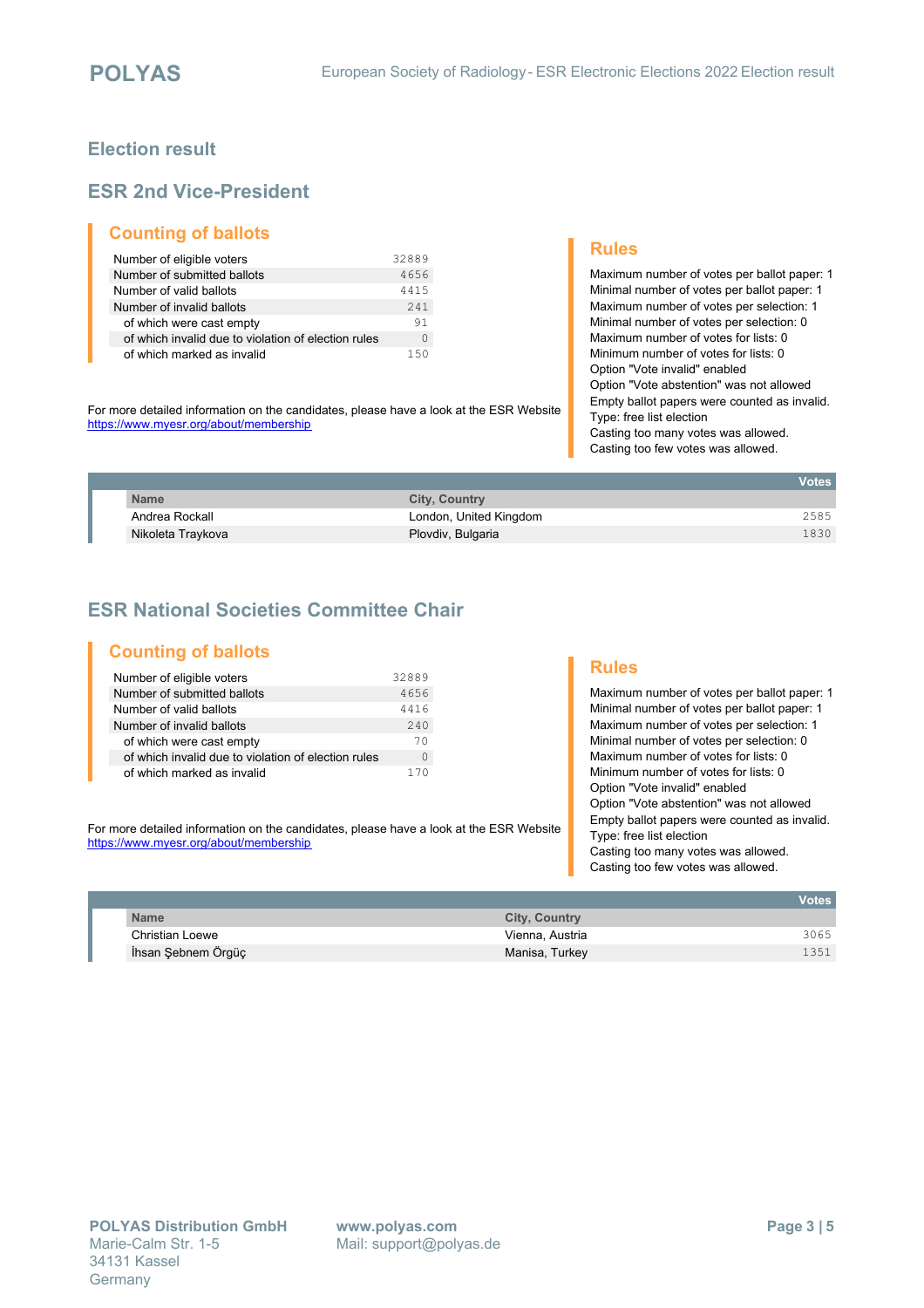#### **ESR Publications Committee Chair**

#### **Counting of ballots**

| Number of eligible voters                           | 32889         |
|-----------------------------------------------------|---------------|
| Number of submitted ballots                         | 4656          |
| Number of valid ballots                             | 4404          |
| Number of invalid ballots                           | 2.52          |
| of which were cast empty                            | 93            |
| of which invalid due to violation of election rules | $\mathcal{L}$ |
| of which marked as invalid                          | 157           |

#### **Rules**

Maximum number of votes per ballot paper: 1 Minimal number of votes per ballot paper: 1 Maximum number of votes per selection: 1 Minimal number of votes per selection: 0 Maximum number of votes for lists: 0 Minimum number of votes for lists: 0 Option "Vote invalid" enabled Option "Vote abstention" was not allowed Empty ballot papers were counted as invalid. Type: free list election Casting too many votes was allowed. Casting too few votes was allowed.

For more detailed information on the candidates, please have a look at the ESR Website <https://www.myesr.org/about/membership>

|             |                 | Votes <b>I</b> |
|-------------|-----------------|----------------|
| <b>Name</b> | City, Country   |                |
| Marc Dewey  | Berlin, Germany | 2564           |
| Marc Zins   | Paris, France   | 1840           |

#### **ESR Research Committee Chair**

#### **Counting of ballots**

| Number of eligible voters                           | 32889 |
|-----------------------------------------------------|-------|
| Number of submitted ballots                         | 4656  |
| Number of valid ballots                             | 4403  |
| Number of invalid ballots                           | 253   |
| of which were cast empty                            | 116   |
| of which invalid due to violation of election rules | 4     |
| of which marked as invalid                          | 133   |

#### **Rules**

Maximum number of votes per ballot paper: 1 Minimal number of votes per ballot paper: 1 Maximum number of votes per selection: 1 Minimal number of votes per selection: 0 Maximum number of votes for lists: 0 Minimum number of votes for lists: 0 Option "Vote invalid" enabled Option "Vote abstention" was not allowed Empty ballot papers were counted as invalid. Type: free list election Casting too many votes was allowed. Casting too few votes was allowed.

For more detailed information on the candidates, please have a look at the ESR Website <https://www.myesr.org/about/membership>

|                     |                           | <b>Votes</b> |
|---------------------|---------------------------|--------------|
| <b>Name</b>         | <b>City, Country</b>      |              |
| Ferdia Gallagher    | Cambridge, United Kingdom | 997          |
| Christiane Kuhl     | Aachen, Germany           | 1559         |
| <b>Marion Smits</b> | Rotterdam, Netherlands    | 1847         |